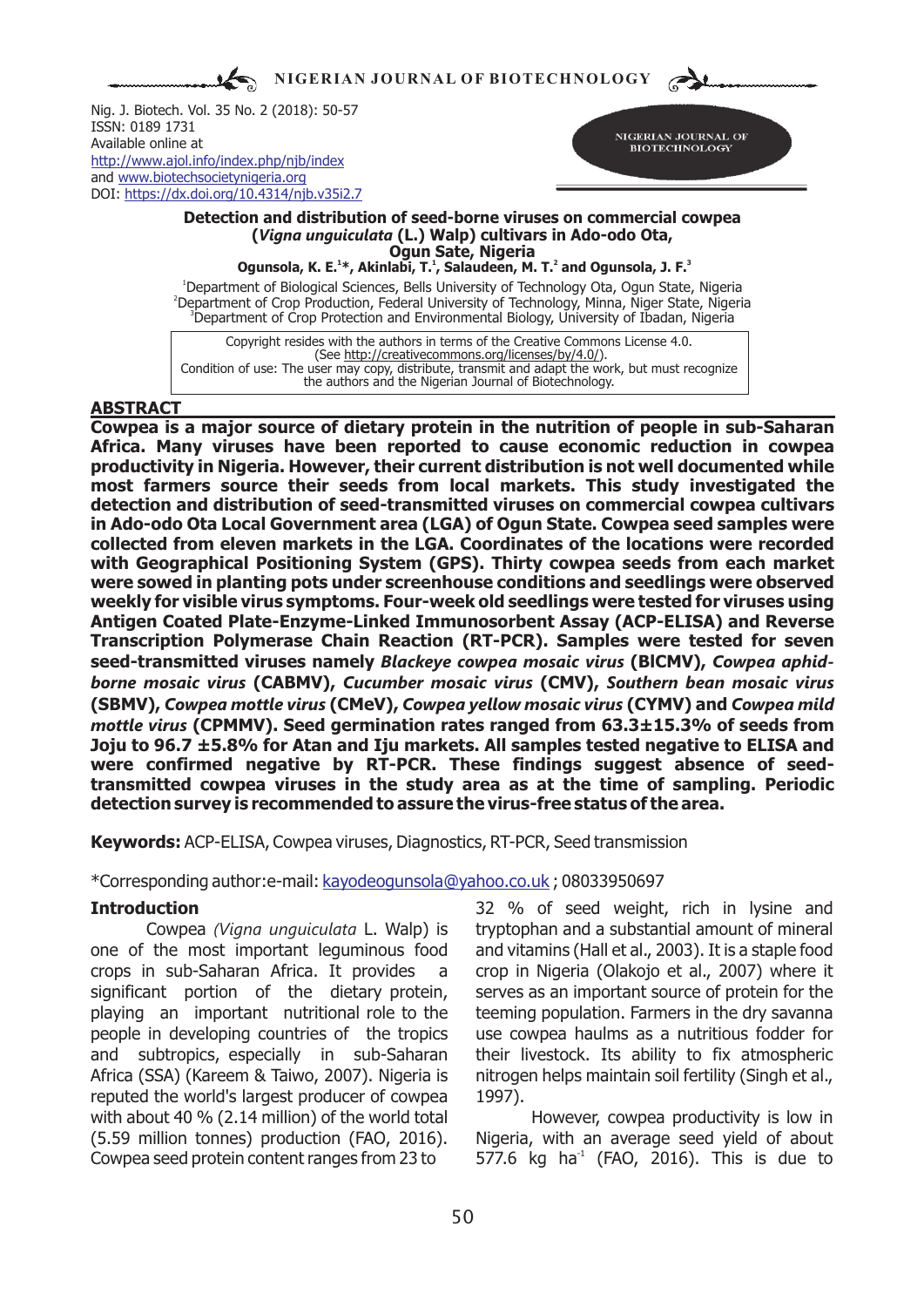infestation by insect pests, parasitic weeds and (Taiwo, 2003). However, there is limited infections by bacteria, nematodes, fungi, and information on current incidence of the viruses viruses (Singh, 2014). Viral diseases are and updates of their distribution in the different important production constraint in Nigeria States of the country. Majority of Nigerian (Thottappilly and Rossel, 1992), causing serious farmers obtain their cowpea seeds for planting economic yield losses (10 - 100 %) in cowpea from the markets while most of the cowpea (Rachie, 1985). Natural cowpea infection with viruses have been reported to be seed about 140 viruses has been observed globally transmitted. The viruses are further transmitted (Hughes and Shoyinka, 2003), of which nine had and spread through insect vectors (Hampton et been reported to occur in SSA, all of which also al., 1997). A high incidence of cowpea pests such occur in Nigeria (Taiwo, 2003). These are as aphids, whitefly and beetles have been *Cowpea aphid-borne mosaic virus* (CABMV), reported in cowpea field in Nigeria (Singh et al., genus *Potyvirus; Cowpea yellow mosaic virus* 2003) and these pests are known vectors of <br>(CYMV) genus Comovirus: Black eve cowpea major viruses (ICTV, 2012). To prevent reduction major viruses (ICTV, 2012). To prevent reduction (CYMV), genus *Comovirus*; *Black eye cowpea*  mosaic virus (BICMV), genus *Potyvirus*; *Cowpea* in cowpea productivity by infection or multiple *mottle virus* (CPMoV), genus *Carmovirus*; of their occurrence and distribution are required of their occurrence and distribution are required *Southern been mosaic virus* (SBMV), genus for effective management strategies while genus *Cucumovirus*; *Cowpea mild mottle virus* molecular techniques are important in the *mosaic virus* (CPGMV), genus *Begomovirus* and investigating the current distribution of seed-*Sunhemp mosaic virus* (SHMV), genus transmitted viruses on commercial cowpea *Tobamovirus* (Hughes and Shoyinka, 2003; ICTV, cultivars in Ado-odo Ota local government area 7012). Most of the viral diseases of cownea (LGA) of Ogun state. 2012). Most of the viral diseases of cowpea lead to overall stunting, reduction in leaf size, mottling, mosaic, leaf chlorosis, leaf **Materials and method**<br>distortion, leaf curling, vein clearing, necrotic Sample collection and planting distortion, leaf curling, vein clearing, necrotic *Sample collection and planting* local lesion and plant death (Akinjogunla, Cowpea seed samples were randomly collected 2005). Seed transmission of cowpea viruses has from eleven markets in Ado-odo Ota LGA of been pecember, 2016 been previously reported in Nigeria (Hampton et al., 1997). These seed-borne viruses have been and February, 2017. Coordinates of sample reported to have devastating effect on cowpea locations were recorded with the aid of a reported to have devastating effect on cowpea locations were recorded with the aid of a<br>production causing stunting and plant Geographical Positioning System (GPS). Two production causing stunting and plant Geographical Positioning System (GPS). Two deformation in early growth stage and not improved cowpea-breeding-lines (IT98K-1092-1<br>allowing the plants to reach their full potential and IT99K-1060) obtained from the Cowpea allowing the plants to reach their full potential (Booker et al., 2005; Hampton et al,. 1997). For Breeding Unit of IITA, Ibadan, were used as a<br>instance. SBMV was reported to be seed-borne bealthy check. Seedlings were raised in the instance, SBMV was reported to be seed-borne healthy check. Seedlings were raised in the<br>at 3 – 4 % (Thottappilly and Rossel, 1988) while screenhouses of the Nigeria Agricultural at  $3 - 4$  % (Thottappilly and Rossel, 1988) while 30 % CMV transmission rate was reported in Quarantine Service (NAQS), Moor Plantation, cowpea (Abdullahi et al. 2001). Cowpea aphid Ibadan under chemical pest control with cowpea (Abdullahi et al., 2001). Cowpea aphid Ibadan under chemical pest control with borne mosaic virus CABMV), was also observed 'Cyperforce' (Cypermethrin 10 % EC) at 5 ml per<br>to have 0 – 40 % seed transmission in cowpea litre to quard against insect vectors transmission to have  $0 - 40$  % seed transmission in cowpea (Aboul-Ata et al., 1982). of viruses. Thirty seeds were sown per sample,

1991 - 1993 throughout all agro-ecological zones sterilized top soil. Data were taken on in Nigeria indicated occurrence of six viruses germination percentage 6 days after sowing.<br>CABMV BICMV CYMV BICMV SBMV and CMV). Seedlings were observed visually for symptoms (CABMV, BICMV, CYMV, BICMV, SBMV and CMV), Seedlings were observed visually for symptoms<br>five of which were found in some states including of seed transmitted viruses on weekly basis for five of which were found in some states including of seed transmitted viruses on weekly basis for<br>Oqun state (Shovinka et al., 1997), Also, the four weeks. Watering was carried out manually Ogun state (Shoyinka et al., 1997). Also, the four weeks. Watering was carried out manually seven seed-borne viruses considered most every other day while weeding was also seven seed-borne viruses considered most every other damaging to cowpea in Nigeria include BICMV. performed. damaging to cowpea in Nigeria include BICMV, CABMV, CMV, CYMV, SBMV, CMeV and CPSMV

accurate diagnosis using serology assisted with disease management. This study thus aimed at

Survey of cowpea viruses conducted in 10 seeds per planting bags each containing 7 kg<br>1993 throughout all agro-ecological zones sterilized top soil. Data were taken on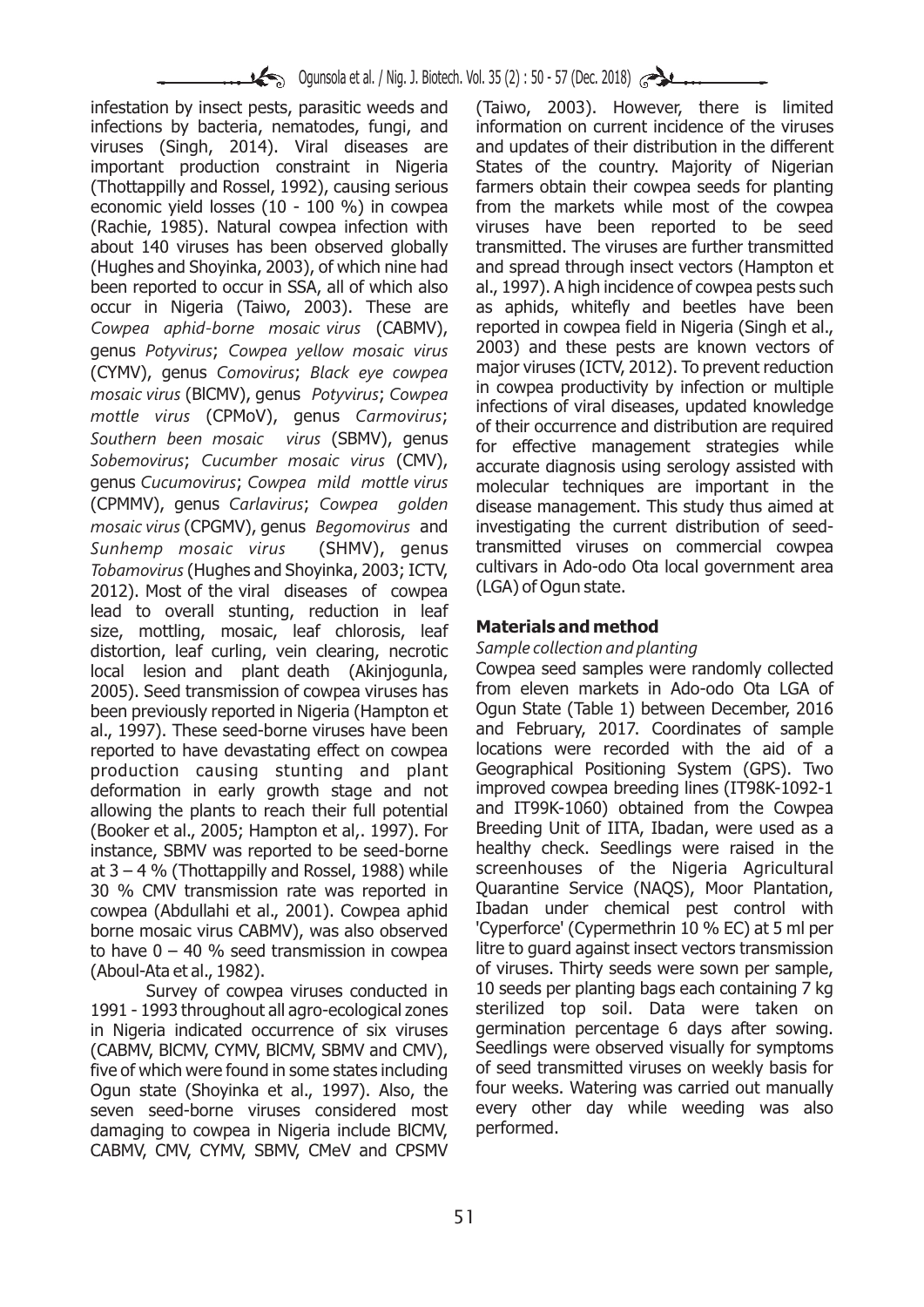| Source         | Coordinates |        | Local name    | Seed coat    | Seed    | Seed   |  |
|----------------|-------------|--------|---------------|--------------|---------|--------|--|
| Market         | Lat         | Long   | /variety      | colour       | texture | size   |  |
| Iju            | 6.6806      | 3.1405 | Ewa oloyin    | Light brown  | Rough   | Medium |  |
| Atan           | 6.6632      | 3.1835 | Ewa oloyin    | Lightbrown   | Rough   | Medium |  |
| Joju           | 6.7091      | 3.2383 | Oloyin wewe   | Light brown  | Rough   | Medium |  |
| Otta           | 6.7083      | 3.2406 | Ewa drum      | Light brown  | Rough   | Medium |  |
| Oju Ore        | 6.6884      | 3.2263 | Ewa White     | White        | Rough   | Large  |  |
| Sango          | 6.6884      | 3.2265 | Oloyin pelebe | Brown        | Rough   | Medium |  |
| Oloko          | 6.7071      | 3.2080 | Ewa oloyin    | Brown        | Rough   | Small  |  |
| Iyana          | 6.6808      | 3.1835 | Ewa drum      | Brown        | Rough   | Medium |  |
| Alishiba       | 6.7083      | 3.2340 | Ewa drum      | Light brown  | Rough   | Medium |  |
| Owode          | 6.7451      | 3.2150 | Oloyin wewe   | Light brown  | Rough   | Small  |  |
| Ijako          | 6.7292      | 3.2181 | Ewa drum      | <b>Brown</b> | Rough   | Large  |  |
| IITA I         | 7.4277      | 3.9995 | IT99K1060     | Light brown  | Rough   | Small  |  |
| <b>IITA II</b> | 7.4277      | 3.9995 | IT98K10921    | <b>Black</b> | Smooth  | Large  |  |

|  | Table 1: Some characteristics of the commercial cowpea |  |  |
|--|--------------------------------------------------------|--|--|
|  |                                                        |  |  |

Lat  $=$  latitude, Long  $=$  longitude

were taken to the Virology and Molecular phosphatase (ALP) conjugated anti-rabbit (goat) Diagnostics Unit (VMD) laboratory of the antibody (Sigma, USA) was diluted using 1 µl International Institute of Tropical Agriculture anti-rabbit alkaline in 15 ml conjugate buffer and (IITA), Ibadan, Nigeria for virus detection using mixed thoroughly. Then, 100  $\mu$ l of this was ACP- ELISA. Samples were tested using antisera dispensed into each well of the ELISA plate and for six seed transmitted cowpea viruses: CMV, incubated as above. After this, p-nitro phenyl SBMV, CMEV, CPMMV, CYMV and BlCMV. The phosphate (PNP) substrate solution was ACP-ELISA was performed as described by prepared at a concentration of 1 mg m $I^1$  in Kumar (2009). Test leaves were ground with a substrate buffer (10 % diethanolamine in mortar and pestle in coating buffer (Na<sub>2</sub>CO<sub>3</sub> 1.59 distilled water, at pH 9.8). Then, 100 µl of PNP a. NaHCO<sub>3</sub> 2.93 a and sodium diethyl was added to each well and the plate incubated g, NaHCO<sub>3</sub> 2.93 g and sodium diethyl was added to each well and the plate incubated dithiocarbamate 10 g in 1 litre of distilled water in the dark for one hr. at room temperature and dithiocarbamate 10 g in 1 litre of distilled water with pH adjusted to 9.6) at a ratio of 0.1 g ml<sup>-1</sup> overnight (approximately 14 hr.) at 4 °C to allow (1:10 w/v) leaf sample to buffer. Hundred colour development. Lastly, Optical density (OD) microlitres (100 µl) of the extract was dispensed values were read at 405 nm using a BIO-RAD into each well of the ELISA plate. The plate was Microplate Reader (ELx 800, Universal incubated inside a humid box at 37 ºC for 1 hr. Microplate Reader). Readings were taken at one and washed with three changes of phosphate buffer saline-Tween (PBS-T: Na2HPO<sub>4</sub> 22 g, KH<sub>2</sub> was determined by ELISA values greater or equal PO<sub>4</sub> 4 g, KCl 4 g, NaCl 160 g and 10 ml of Tween-<br>to twice the absorbance value of healthy control PO $<sub>a</sub>$  4 g, KCl 4 g, NaCl 160 g and 10 ml of Tween-</sub> 20, made up to 2 litres with distilled water, at pH (Kumar, 2009). 7.4), allowing three minutes interval for each wash. The plate was tap-dried on paper towel to *Virus detection by Reverse Transcription*drain the wells. The same washing procedure *Polymerase Chain Reaction (RT-PCR)* was carried out after each successive incubation Leaf samples were pooled per location step. Appropriate antibody dilution ratio for each and subjected to confirmatory test for BlCMV, virus was used and the antibody and the leaf sap CABMV, CMV and CPMMV using RT-PCR. The were incubated for 30 mins. One hundred **incubated for 30 mins.** One hundred incubated for 30 mins. One hundred

*Virus detection by Antigen Coated Plate-Enzyme* microlitres of this was dispensed into each well of Linked Immunosorbent Assay (ACP-ELISA) the ELISA plate and then incubated at 37 °C for 1 Leaf samples of four weeks old seedlings hr. The plate was washed and alkaline hour and overnight at 4 °C. ELISA positive result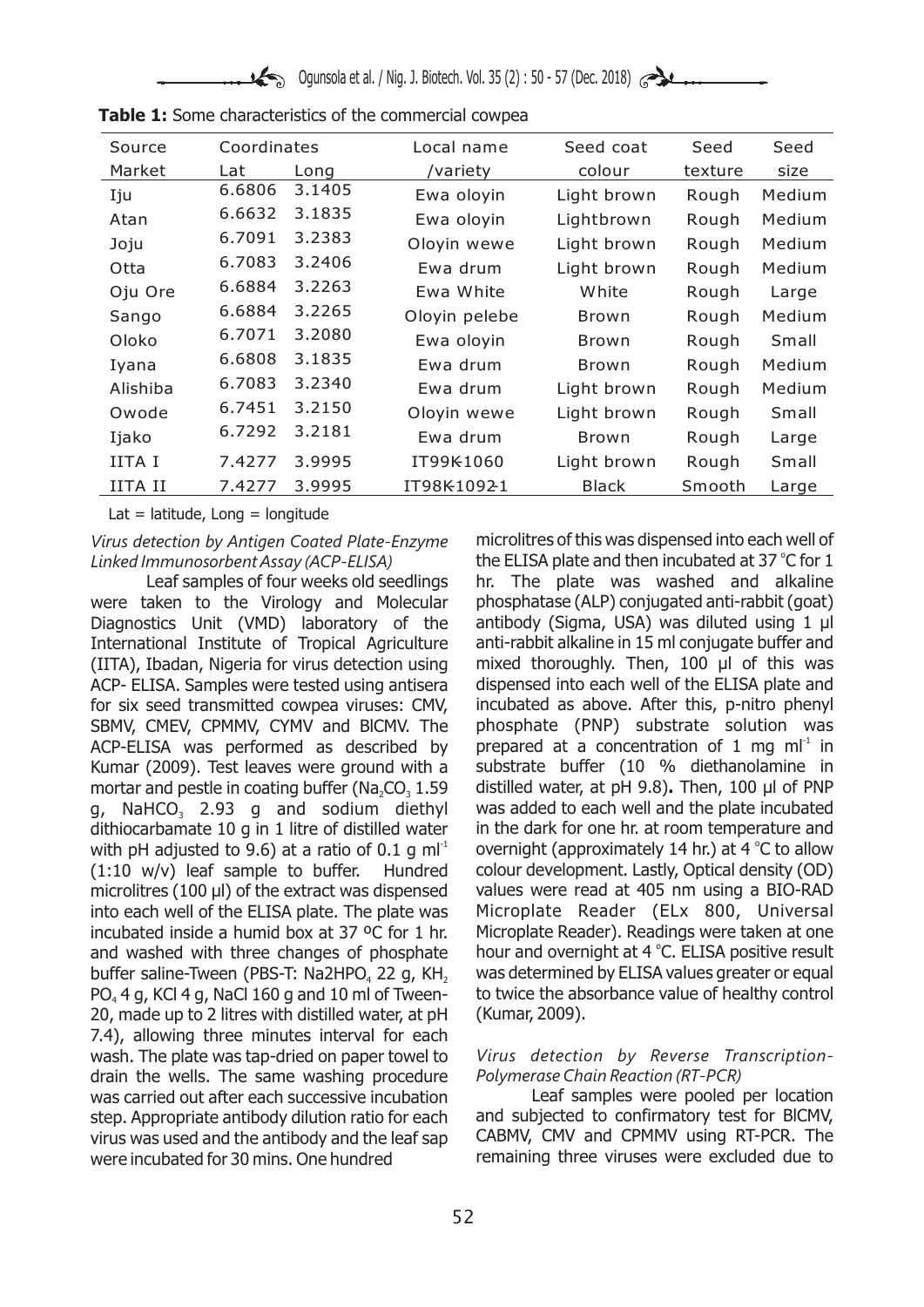their high antigenicity for ELISA and also to distilled water. PCR amplification was performed<br>limited facilities. Total nucleic acid were isolated with. Applied. Biosystems. (GeneAmp®, PCR limited facilities. Total nucleic acid were isolated vith Applied Biosystems (GeneAmp® PCR<br>from the leaf tissues of the plants using modified System 9700) Cycler machine using Iyophilized from the leaf tissues of the plants using modified System 9700) Cycler machine using Iyophilized<br>Cetyltrimethyl Ammonium Bromide (CTAB) PCR micro tubes (Promega Corporation, USA). Cetyltrimethyl Ammonium Bromide (CTAB). method according to Abarshi et al., (2010) and Amplification of BlCMV RNA was done using 1 stored at -20 °C before use. Quality of the cycle of  $42^{\circ}$ C (30 min); 1 cycle of 94°C (5 min); extracted nucleic acid was analyzed by agarose 35 cycles of 94°C (30 sec), 55°C (30sec), 72°C gel electrophoresis described by Kumar (2009). (30sec); 1 cycle of 72°C (5 min); and then at 4°C The nucleic acid fragments were visualized with till the end. For CMV, RNA amplification was UV- transilluminator at 302 nm. RNA carried out with 1 cycle of  $42^{\circ}$ C (30 min); 1 cycle concentration and purity were estimated with of  $94^{\circ}$ C (5 min): 35 cycles of  $94^{\circ}$ C (30 sec). 55 °C concentration and purity were estimated with of 94°C (5 min); 35 cycles of 94°C (30sec), 55°C<br>NanoDrop (2000) spectrophotometer (Thermo (30sec), 72°C (30sec); 1 cycle of 72°C (5 min); NanoDrop (2000) spectrophotometer (Thermo (30sec), 72°C (30sec); 1 cycle of 72°C (5 min);<br>scientific Tegrant Corporation). then at 4°C CARMV was amplified by 1 cycle of

RT-PCR was performed by the procedure  $42^{\circ}$ C (30 min); 1 cycle of 94°C (5 min); 35 cycles described by Kumar (2009) using specific primer  $\frac{1}{100}$  of 94°C (30 sec). 55°C (30 sec) and 72°C (30 pairs (Table 2). The total RNA extracted was sec); 1 cycle of 72°C (5 min) and at 4°C till end.<br>diluted in ratio 1:50 and 12.5 ul PCR reaction For CPMMV amplification was by 1 cycle of 42°C diluted in ratio 1:50 and 12.5 µl PCR reaction For CPMMV, amplification was by 1 cycle of 42°C<br>mixture was prepared which comprised of  $10 \times$  (30 min): 1 cycle of 94°C (5 min): 35 cycles of mixture was prepared which comprised of  $10 \times$  (30 min); 1 cycle of 94°C (5 min); 35 cycles of reaction buffer (flexi), 0.75µl of 25 mM MgCl<sub>2</sub>, 94°C (30sec) 55°C (30sec) 72°C (30sec): 1 0.25 µl mixture of 10 mM dNTPs (NEB), 0.25 µl cycle of 72 $^{\circ}$ C (5 min) and at 4 $^{\circ}$ C till the end of (10 mM) of respective primers (IDT), 0.06 µl Taq the process. The RT-PCR product was analyzed DNA polymerase (5 U ml<sup>1</sup>) (Promega by agarose gel electrophoresis by loading the Corporation, USA), 0.06 µl M-MLV Reverse well with the 12.5 µl amplicons using 4 µl 100 bp transcriptase (200 U ml<sup>-1</sup>) (Promega Corporation, DNA marker. PCR was read positive or negative USA), 2.0 µl of 10 ng/µl genomic DNA and sterile by presence or absence of amplified DNA bands

ic Tegrant Corporation). then at 4°C. CABMV was amplified by 1 cycle of<br>RT-PCR was performed by the procedure  $42^{\circ}$ C (30 min): 1 cycle of 94°C (5 min): 35 cycles of 94°C (30 sec), 55°C (30 sec) and 72°C (30 94°C (30sec) 55°C (30sec) 72°C (30sec); 1 the process. The RT-PCR product was analyzed

**Table 2:** Primers used in RT-PCR

| Virus        | Primer             | Sequence                    |  |  |  |  |  |  |
|--------------|--------------------|-----------------------------|--|--|--|--|--|--|
| <b>BICMV</b> | <b>BCMVF</b>       | ATGTGGTACAATGCTGTGAAG       |  |  |  |  |  |  |
|              | <b>BCMVR</b>       | TTTCAGTATTCTCGCTGGTTG       |  |  |  |  |  |  |
| <b>CABMV</b> | <b>CABMV F</b>     | GTACTCCAGTCTGATGGAAAGG      |  |  |  |  |  |  |
|              | <b>CABMV R</b>     | GTCCGAGAAGTGGTGCATAA        |  |  |  |  |  |  |
| <b>CMV</b>   | CMV <sub>F</sub>   | GCCGTAAGCTGGATGGACAA        |  |  |  |  |  |  |
|              | CMV <sub>R</sub>   | CCGCTTGTGCGTTTAATGGCT       |  |  |  |  |  |  |
| <b>CPMMV</b> | CPMMV <sub>1</sub> | CACTTGGAATTTTATGTTGAC       |  |  |  |  |  |  |
|              | CPMMV <sub>2</sub> | <b>TCATTTCGATTGGACCTATC</b> |  |  |  |  |  |  |

germination, virus titre value (ELISA value read large. at 405nm Absorbance) and PCR scores. Seed germination data were analysed by analysis of *Seed Germination* variance using SAS software (SAS, 2008) with All the cowpea seeds germinated from 5<br>means separated by Duncan Multiple Range Test to 6 days after sowing. There were significant means separated by Duncan Multiple Range Test to 6 days after sowing. There were significant<br>(DMRT) at  $p = 0.05$ .<br>differences ( $p = 0.05$ ) in the rate of seed

samples are presented in Table 1. The seed coat Germination rate ranged from  $63.3 \pm 15.3\%$  for colour ranged from white to light brown, brown Joju to 96.7  $\pm$  5.8% for both Atan and Iju or black. Seed coat texture was rough for all the markets as well as IITA II.

*Data collection and analysis* seeds except the smooth textured seeds from Data were collected on percentage seed IITA while the seed sizes ranged from small to

differences ( $p = 0.05$ ) in the rate of seed germination (Table 3). Germination was low **Results Results** (below 90 %) in seed samples from Joju, Oju *Characteristics of cowpea seed samples* Ore, Alishiba, Owode and Ijako markets but Characteristics of the collected seed higher in seeds from other locations.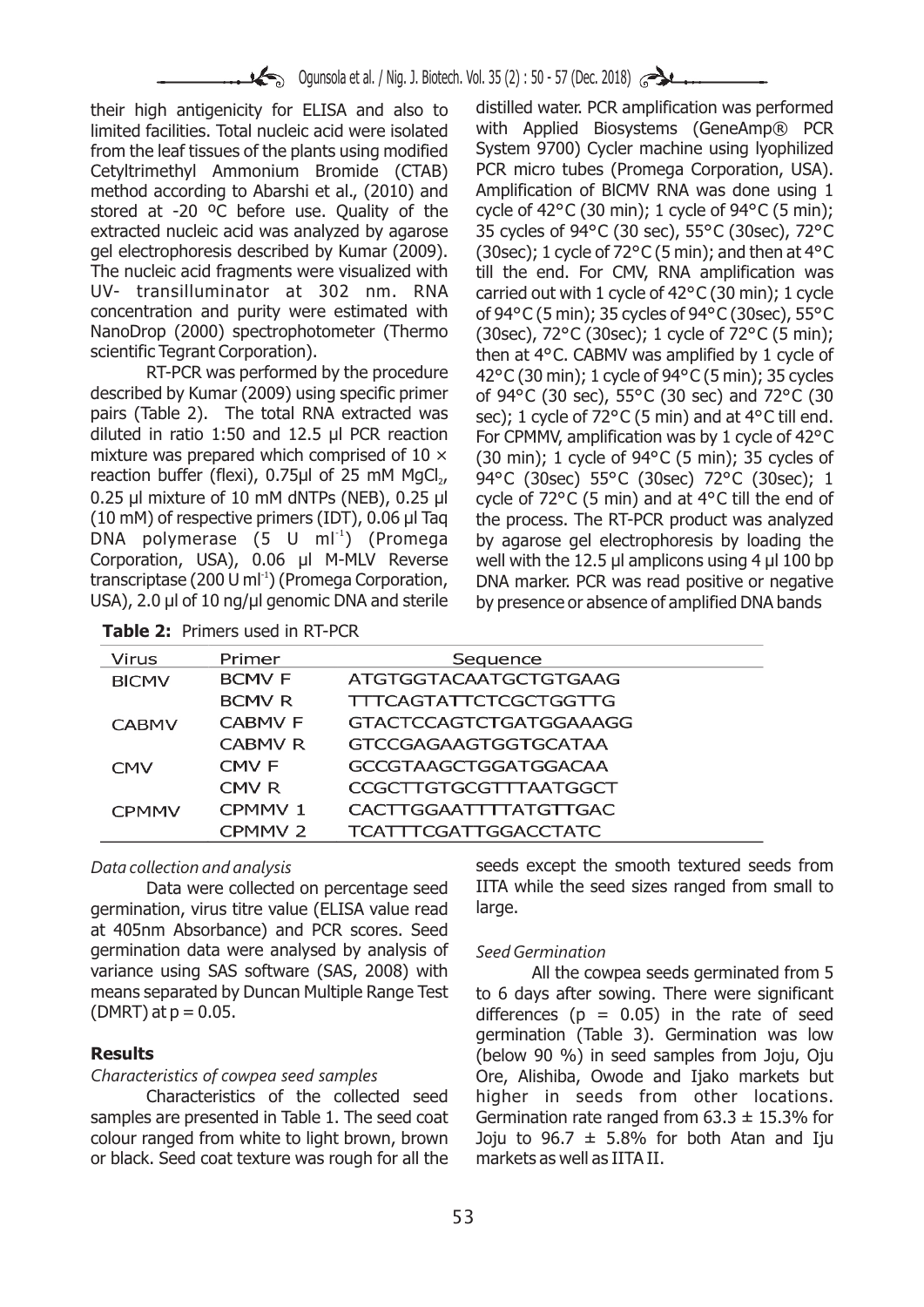| <b>Table 3:</b> Seed germination (%) of cowpea at six days after planting |                           |  |  |
|---------------------------------------------------------------------------|---------------------------|--|--|
| $COM (B0) (B0) (B0)$                                                      | $Cormin-time(0/\sqrt{2})$ |  |  |

| Cowpea source   | Germination (%)    |  |  |  |  |
|-----------------|--------------------|--|--|--|--|
| Iju             | $96.7 \pm 5.8a$    |  |  |  |  |
| Atan            | $96.7 \pm 5.8a$    |  |  |  |  |
| Joju            | $63.3 \pm 15.3c$   |  |  |  |  |
| Otta            | $93.3 \pm 11.6$ ab |  |  |  |  |
| Oju Ore         | $86.7 \pm 5.8$ ab  |  |  |  |  |
| Sango           | $90.0 \pm 10.0$ ab |  |  |  |  |
| Oloko           | $93.9 \pm 11.6$ ab |  |  |  |  |
| Iyana           | $93.3 \pm 11.6$ ab |  |  |  |  |
| Alishiba        | $73.3 \pm 15.3$ bc |  |  |  |  |
| Owode           | 76.7±20.8abc       |  |  |  |  |
| Ijako           | $73.3 \pm 5.8$ bc  |  |  |  |  |
| IITA I (check)  | $90.0 \pm 0.0$ ab  |  |  |  |  |
| IITA II (check) | $96.7 \pm 5.8a$    |  |  |  |  |

Values are means  $\pm$  Sd. Means followed by the same letter are not signiveantly different (p = 0.05) by Duncan Multiple Range Test

seedlings for symptom for a period of four weeks by ACP-ELISA at both one hour and overnight<br>showed lack of virus symptom on all the cowpea (14 hours) readings (Table 4). Similarly result showed lack of virus symptom on all the cowpea (14 hours) readings (Table 4). Similarly result seedlings, Although mild chlorosis was observed was observed from the confirmatory test of all seedlings. Although mild chlorosis was observed vas observed from the confirmatory test of all<br>from seedlings from Owode market, the the samples for BICMV, CABMV, CMV and CPMMV from seedlings from Owode market, the the samples for BICMV, C<br>symptom disappeared after two weeks. Negative using RT-PCR (Figure 1). symptom disappeared after two weeks. Negative serological result was also observed as all the

Assessment of seed transmitted viruses samples tested negative to the six cowpea Weekly visual examination of the viruses (BlCMV, CMV, SBMV, CMeV and CPPMV)

| Table:4/irus test of cowpea using Enzyme Linked Immunosorbent Assay (ELISA) |
|-----------------------------------------------------------------------------|
|-----------------------------------------------------------------------------|

| Cowpea             |      | <b>BICMV</b>              | <b>CMV</b> |            |            | SBMV       |               | CMeV               |      | <b>CYMV</b>       |            | CPMMV      |
|--------------------|------|---------------------------|------------|------------|------------|------------|---------------|--------------------|------|-------------------|------------|------------|
| Source             | 1 hr | 14hr                      | $1$ hr     | 14hr       | $1$ hr     | 14hr       | $1$ hr        | 14hr               | 1 hr | 14hr              | 1 hr       | 14hr       |
| lju                | 0.13 | 0.30                      | 0.13       | 0.30       | 0.09       | 0.17       | 0.11          | 0.14               | 0.14 | 0.31              | 0.10       | 0.17       |
| Atan               | 0.13 | 0.30                      | 0.13       | 0.28       | 0.12       | 0.17       | 0.12          | 0.12               | 0.17 | 0.34              | 0.10       | 0.15       |
| Joju               | 0.13 | 0.33                      | 0.13       | 0.30       | 0.14       | 0.17       | 0.11          | 0.13               | 0.15 | 0.32              | 0.10       | 0.15       |
| $5$ tta            | 0.12 | 0.28                      | 0.13       | 0.30       | 0.08       | 0.15       | 0.10          | 0.12               | 0.17 | 0.38              | 0.10       | 0.15       |
| Dju Ore 0.12       |      | 0.29                      | 0.12       | 0.25       | 0.12       | 0.15       | 0.09          | 0.13               | 0.14 | 0.32              | 0.10       | 0.17       |
| Sango              | 0.13 | 0.34                      | 0.13       | 0.30       | 0.09       | 0.10       | 0.10          | 0.11               | 0.17 | 0.28              | 0.10       | 0.14       |
| Jloko              | 0.12 | 0.30                      | 0.12       | 0.30       | 0.12       | 0.16       | 0.10          | 0.12               | 0.17 | 0.33              | 0.10       | 0.12       |
| [yana              | 0.11 | 0.24                      | 0.11       | 0.30       | 0.10       | 0.20       | 0.09          | 0.10               | 0.16 | 0.35              | 0.11       | 0.15       |
| Alishiba 0.18      |      | 0.21                      | 0.20       | 0.16       | 0.14       | 0.17       | 0.15          | 0.16               | 0.19 | 0.37              | 0.10       | 0.15       |
| <b>Dwode</b>       | 0.12 | 0.21                      | 0.11       | 0.16       | 0.08       | 0.15       | 0.09          | 0.13               | 0.24 | 0.42              | 0.11       | 0.17       |
| ljako              | 0.11 | 0.18                      | 0.10       | 0.12       | 0.09       | 0.11       | 0.09          | 0.10               | 0.14 | 0.29              | 0.09       | 0.13       |
| ITA I              | 0.13 | 0.33                      | 0.13       | 0.30       | 0.10       | 0.14       | 0.09          | 0.11               | 0.19 | 0.41              | 0.11       | 0.15       |
| IITA II            | 0.12 | 0.31                      | 0.12       | 0.29       | 0.09       | 0.11       | $0.1\,\theta$ | 0.10               | 0.16 | 0.34              | 0.12       | 0.19       |
|                    |      | Disease $0.52 + 1.65 + 1$ | $0.91 + 1$ | $2.88 + +$ | $0.78 + +$ | $2.36 + 1$ |               | $0.65 + 12.03 + 1$ |      | $0.44 + 1.24 + +$ | $0.61 + +$ | $1.30 + -$ |
| $-$ dealthy $0.16$ |      | 0.19                      | 0.15       | 0.16       | 0.11       | 0.14       | 0.11          | 0.11               | 0.17 | 0.25              | 0.14       | 0.15       |
| 3 u ffer           | 0.17 | 0.17                      | 0.14       | 0.14       | 0.12       | 0.15       | 0.12          | 0.13               | 0.14 | 0.16              | 0.13       | 0.19       |

BlCMV, *Blackeye cowpea mosaic virus*; CMV, *Cucumber mosaic virus*; SBMV, *Southern bean mosaic virus*; CMeV, *Cowpea mottle virus*; CYMV, *Cowpea yellow mosaic virus*; CPMMV, *Cowpea mild mottle virus*; 1 hr, one hour reading(ELISA value read at 405nm Absorbance); 14hr, fourteen hour (or overnight) reading; - = ELISA negative result;  $+$  = ELISA positive (ELISA values = 2 x Healthy control);  $++$  = highly positive (= 3 x Healthy control) result



Figure 1. No amplification observed in cowpea plants by RT-PCR using (A) CABMV and (B) CMV specific primers; M, DNA size marker (100 bp; Promega, USA); lanes 1 - 11, extracts from cowpea samples from 11 locations; B = buffer control,  $H =$  healthy control,  $D =$  positive control.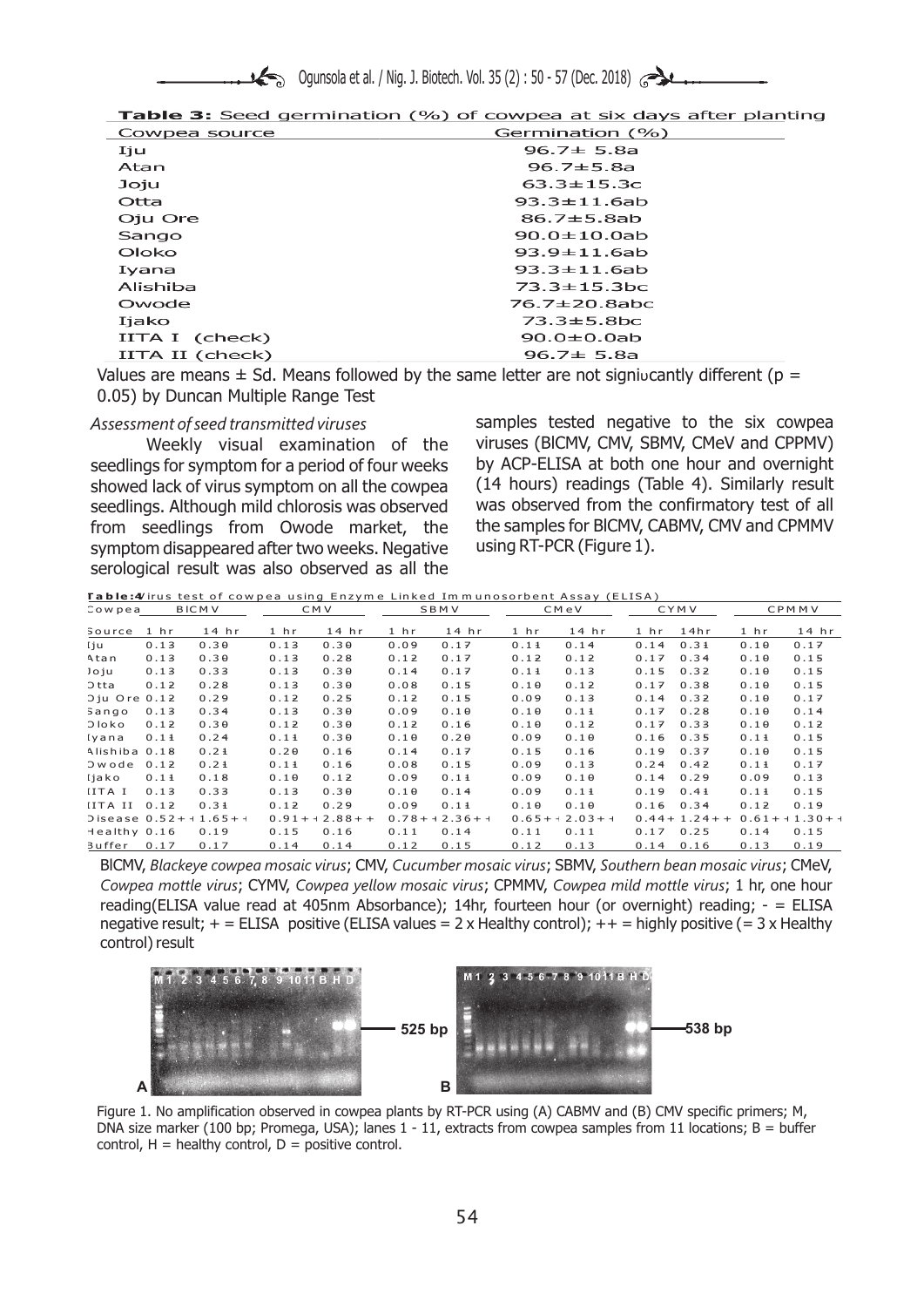leguminous food crop in West Africa and an in some of the seeds is not connected with viral<br>important source of protein to the diet of the infections. Such seeds, free from seed important source of protein to the diet of the developing countries (Singh et al., 1997). Viral transmitted viruses, can be used as planting disease is one of the major constraints to cowpea materials when viable, although farmers are<br>productivity (Taiwo, 2003). Since most of the encouraged to source their seed for planting productivity (Taiwo, 2003). Since most of the encouraged to source their seed for planting<br>cownea viruses are seed transmitted (ICTV from seed companies, National Agricultural Seed cowpea viruses are seed transmitted (ICTV, from seed companies, National Agricultural Seed<br>2012: Sastry 2013) and most farmers in Nigeria - Council, Agricultural Research Institutes and 2012; Sastry, 2013) and most farmers in Nigeria Council, Agricultural Research Institutes and source their seeds for planting from the markets, Agricultural Development Programme offices.<br>Commercial cownes, seeds, from selected Seed transmission serves as source of inoculum commercial cowpea seeds from selected Seed-transmission serves as source of inoculum<br>markets in Ado-odo Ota LGA of Ogun state were of viral diseases. Seed-borne cowpea viruses, markets in Ado-odo Ota LGA of Ogun state were of viral diseases. Seed-borne cowpea viruses,<br>surveyed for seed transmitted viruses. Most of after establishment in plants, are typically spread surveyed for seed transmitted viruses. Most of arter establishment in plants, are typically spread<br>the collected sood samples were of brown coat within fields by insect vectors such as aphids the collected seed samples were of brown coat<br>colour medium size and rough textured and the v (e.g. Aphis craccivora) (Hampton et al 1997). colour, medium size and rough textured and they (e.g. *Aphis craccivora*) (Hampton et al 1997).<br>corminated at different rates. Adverse effects of Hence, seed and insect vector transmissions play germinated at different rates. Adverse effects of Hence, seed and insect vector transmissions play<br>seed, transmitted viruses, on seed, germination important roles in the spread and epidemiology seed transmitted viruses on seed germination important roles in the spread and epidemiology<br>have been reported in logumes. Mandbare and of viral diseases. For example, only 5 % seed have been reported in legumes. Mandhare and diseases for example, only 5 % seed<br>Caugdo (2010) reported that Soubean massic transmission of Zucchini yellow mosaic virus Gawade (2010) reported that *Soybean mosaic virus* (SMV) infection caused 18 – 33 % reduction in soybean seed germination. In this study, (*Cucurbita pepo* var. *styriaca*) later resulted in a cowpea seeds from five markets showed poor devastating effect causing 99 % yield loss cowpea seeds from five markets showed poor and devastating effect causing 99 % yield loss<br>cormination rate of loss than 90 % and (Riedle-Bauer et al. 2002). This increasingly germination rate of less than 90 % and (Riedle-Bauer et al, 2002). This increasingly<br>germination rate varied from 63.3 + 15.2 o/ of recognized importance of seed transmission in germination rate varied from 63.3  $\pm$  15.3 % of<br>seeds from Joju to 96.7  $\pm$  5.8 % for Atan and Iju<br>markets. The low germination rate of cowpea<br>seeds from some markets (Oju Ore II, Igbala,<br>Joju, Alishiba and Ijako) may b poor storage temperature of seed by the market<br>women and exposure of the seeds to sunlight in<br>also the sexual the crop such as, rouging of infected<br>women and exposure of the seeds to sunlight in

detection without any false positive reaction as is sometimes observed with ELISA (Akinjogunla et<br>al., 2007). A single diagnostic test or assay may<br>provide adequate information on the virus the study shows absence of seven seed<br>provide adequate information on the virus provide adequate information on the virus transmitted cowpea viruses (BICMV, CABMV, identity but a combination of methods is CMV, SBMV, CMeV, CYMV and CPMMV) from generally needed which are specific, sensitive generally needed which are specific, sensitive<br>and inexpensive (Naidu and Hughes, 2003). This<br>study shows that the cowpea seed samples<br>collected from eleven markets in Ado-od Ota LGA<br>collected from eleven markets in Ado-od were apparently free from viruses as all the seed<br>samples resulted in symptomless seedlings<br>which were negative to ELISA and confirmed<br>negative to most of the viruses by RT-PCR.<br>Though occurrence of five cowpea viruses wer survey (Shoyinka et al., 1997), seeds from the

**Discussion** study area seem to be free of cowpea viruses. Cowpea is the most important This also suggests that the low germination rate (ZYMV, genus *Potyvirus*) in oil pumpkin women and exposure of the seeds to sunlight in<br>the markets.<br>Accurate detection is the first step to viral<br>disease management. Effective use of ELISA and<br>PCR based techniques have been reported in<br>detection of various cowpe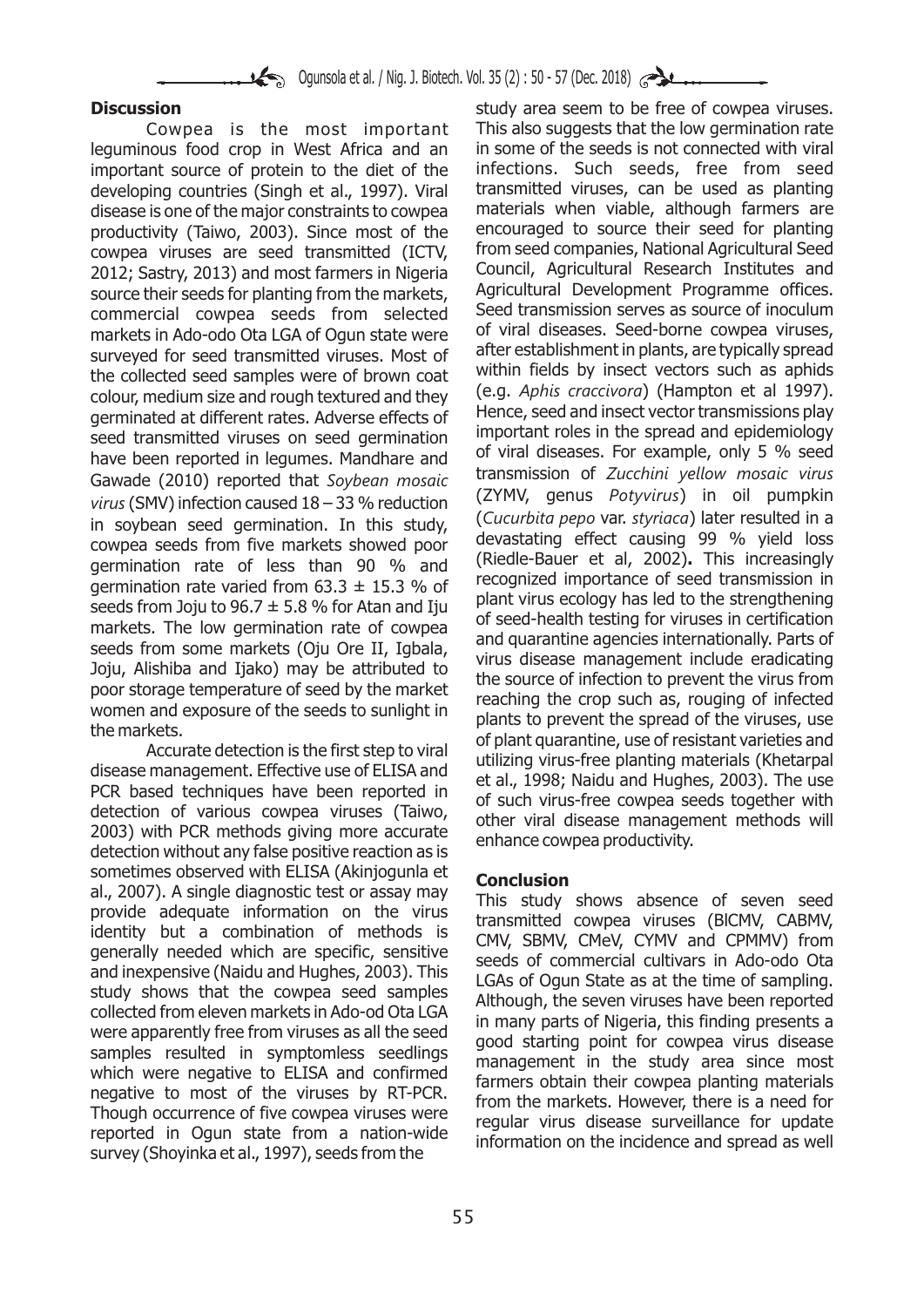Field survey of cowpea farms is also important to Ehlers, J. D., Ismail, A., Fery, R., Roberts, P., confirm the absence of cowpea viruses in the Kitch, L. W., Murdock, L. L. Boukar, O., Phillips, R. confirm the absence of cowpea viruses in the area. D, McWatters, K. H. (2003). Development of

We thank the management of the 82:103–134 Virology and Molecular Diagnostics Unit of IITA, Ibadan, Nigeria for extending diagnostics Hampton, R. O., Thottappilly, G., Rossel, H. W. facilities for this study. (1997). Viral disease of cowpea and their control

Abarshi, M. M., Mohammed, I.U., Wasswa, P., eds. Advances in Cowpea Research. Ibadan Hillocks,R. J., Holt, J., Legg, J. P., Seal, S. E., and Nigeria: International Institute of Tropical Maruthi, M. N. (2010). Optimization of diagnostic Agriculture (IITA); Ibaraki, Japan: Japan RT-PCR protocols and sampling procedures for International Research Center for Agricultural the reliable and cost-effective detection of Sciences (JIRCAS), 159–75. *Cassava brown streak virus*. J. Virol. Methods. 163, 353 – 359 Hughes, J. d'A. and Shoyinka, S. A. (2003),

G., Atiri, .A. (2001). Investigation on seed Virology in Sub-Saharan Africa. Proc. Conf.<br>transmission of *Cucumber mosaic virus* in organized by IITA. J. d'A. Hughes and J. Odu, transmission of *Cucumber mosaic virus* in cowpea. Afr. Crop Sci. J. 9(4): 677-684 eds. International Institute of Tropical

Aboul-Ata, A. E., Allen, D. J., Thottappilly, G. and Rossel, H. W., 1982. Variation in rate of seed LCTV (International Committee on Taxonomy of transmission of *cowpea aphid-borne mosaic virus* Viruses) (2012). Virus taxonomy: Classification<br>in cowpea Tropical Grain Lequine Bulletin 25, 2, and nomenclature of viruses: Ninth Report of the in cowpea. Tropical Grain Legume Bulletin 25, 2-ICTV. (Ed) King, A. M. Q., Adams, M. J., Carstens,

Akinjogunla, O. J., Taiwo, M. A. and Kareem, K. T. Academic Press (2007). Immunological and molecular diagnostic methods for detection of viruses infecting Kareem, K. T., Taiwo, M. A., (2007). Interactions<br>Formal of of viruses in cowpea: effects on growth and yield of viruses in cowpea: effects on growth and yield cowpea (*Vigna unquiculata*). African Journal of Biotechnology. 7 (13), 2099-2103.

symptomatology, growth, yield and nutritive<br>content of cowpea: (*Vigna unquiculata*) M.Sc.<br>Thesis. University of Lagos. Nigeria.<br> $\frac{1}{2}$  M.Sc.<br> $\frac{1}{2}$  Khetarpal, H. Koganezewa, pp. 14 – 32. St Paul:

Booker, H. M., Umaharan, P., and McDavid, C. R. Kumar, P. L. (2009). Methods for the diagnosis of (2005). Effect of Cowpeg severe mosaic virus on plant Virus, Diseases, Laboratory, manual (2005). Effect of *Cowpea severe mosaic virus* on Plant Virus Diseases, Laboratory manual. Plant Dis. 89: 515 - 520. 5 – 5 – 90.

FAO (2016). FAOSTAT. FAO Statistics Division. Mandhare, V. K. and Gawade, S. B. 2010. Effect www.faostat.org

Hall, A. E., Cisse, N., Thiaw, S., Elawad, H. O. A., Res. 33(1): 43 – 49

cowpea cultivars and germplasm by the Acknowledgement **Acknowledgement** Bean/Cowpea Crsp. Field Crops Res.

by resistance-conferring genes. In: Singh, B. B., **References** Mohan Raj, D. R., Dashiell, K. E., Jackai, L. E. N.,

Overview of viruses of legumes other than Abdullahi, I., Ikotun, T., Winter, S., Thottappilly, groundnut in Africa Pages 553-568 in: Plant<br>G., Atiri, A. (2001), Investigation on seed. Virology in Sub-Saharan Africa, Proc. Conf. Agriculture, Ibadan, Nigeria.

E. B. and Lefkowitz, E. J. San Diego Elsevier

Akinjogunla, O.J. (2005), Effects of single and Khetarpal, R. K., Maisonneuve, B., Maury, Y., <br>mixed inoculation with viruses on Chalhoub, B. A. and Dinnant, S. (1998).<br>minimetals are senting indicate the seconding for res Am. Phytopathol. Soc. Press.

International Institute of Tropical Agriculture. Pp

of seed borne *Soybean mosaic virus* infection on quality and yield parameters in soybean. Legume